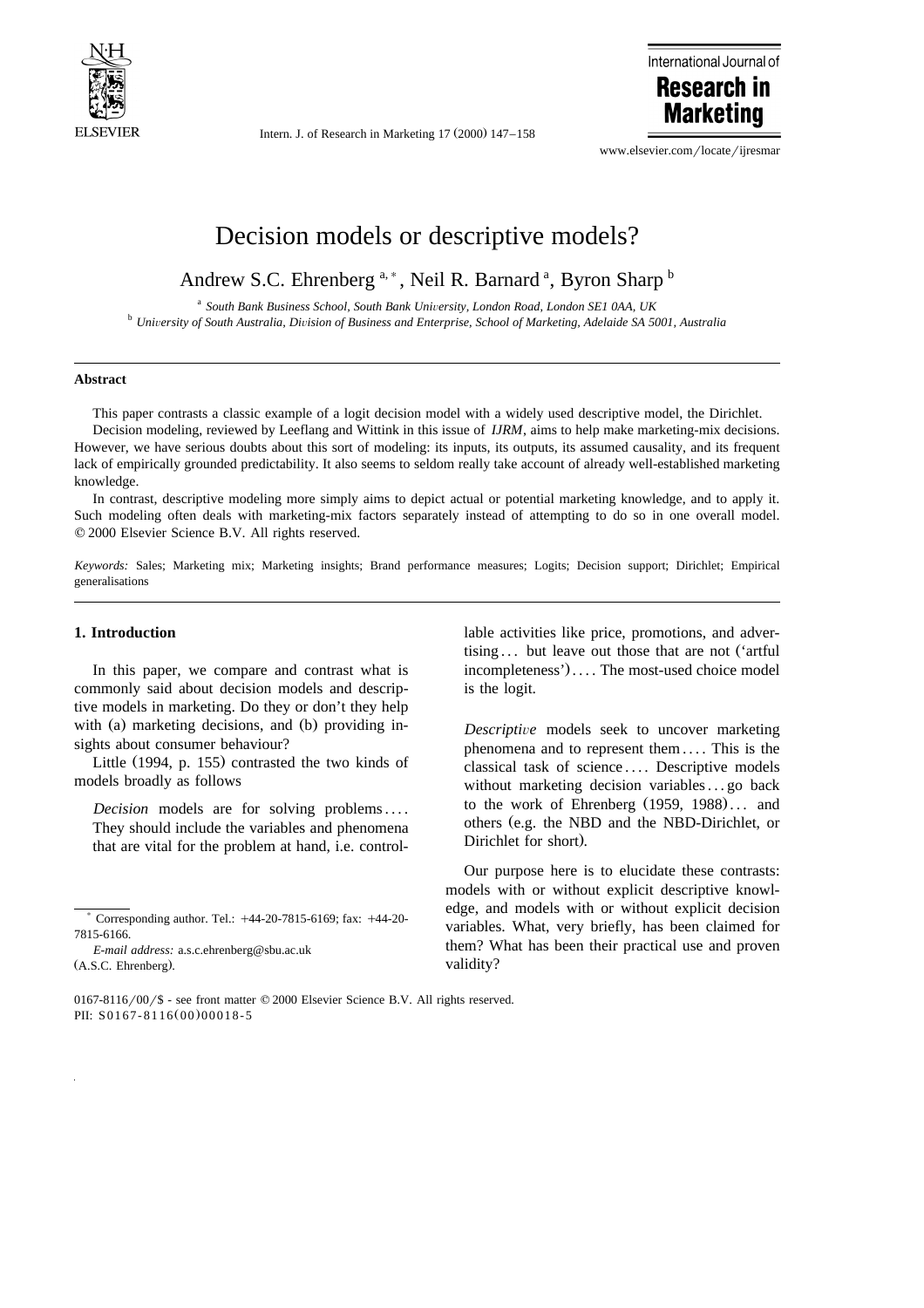We are responding to the Editor's invitation to comment on the lead article "Building models for marketing decisions: Past, present and future" by Leeflang and Wittink  $(2000a)$  in this special issue of *IJRM*. However, we also go significantly further and provide our own perspective. As two specific cases, we therefore focus on a classic instance of logit analysis and on a well-established descriptive model, the NBD-Dirichlet.

Our paper assumes that for a model to be credible and usable, it will have shown some kind of demonstrable invariance across many substantially different situations — market conditions, products, brands, SKUs, countries and points in time, mostly with almost totally independent data sets (not just intrinsically similar "hold-out" samples).

# **2. Decision models**

Decision-support models are said to contain marketing variables that a manager can control or at least influence. Such marketing mix models are for solving marketing management problems (Little, 1994). This seems to imply that these marketing variables should have predictive and/or causal powers to affect what will happen when managers change the variables. Leeflang and Wittink (2000b) even speak of automating marketing decisions — the model will make the decisions for the managers. In what follows we question this.

Leeflang and Wittink  $(2000a)$  in their current overview of decision models do not actually quote an explicit instance. We therefore refer to Guadagni and Little's (1983) much-quoted logit approach, reconstructed here from Guadagni and Little (1983, p.  $218$ , Table 1), as being a well-known example to illustrate some of the modeling issues here. The model typically relates sales to loyalty and to promotional inputs

# *y* (Sales, as aggregated individual logit-transformed

### purchase probabilities)

 $=$  Brand / Size constants  $+3.92x_1$  (Brand Loyalty)

 $+2.97x_2$  (Size Loyalty)  $+2.11x_3$  (Promotion)

- $+29.21x<sub>4</sub>$  (Promotional price cut)
- $-29.94x<sub>5</sub>$  (Regular depromoted price)
- $-0.22x<sub>6</sub>$  (Prior promotional purchase)
- $-0.46x<sub>7</sub>$  (Second prior promotional purchase).

This kind of econometric model has been elaborated since (e.g. see Little, 1994; Lilien et al., 1992; Leeflang et al., 2000). However, the implication remains that any such model is expected to show how controllable variables like "promotions" influence sales. However, we doubt if real-life decision problems can ever be successfully resolved by calibrating a single model on one single set of data (see Ehrenberg, 1990). Our specific difficulties are broadly threefold, concerning the nature of the decision variables, their ability to predict, and their causal inferences.

Table 1 Some potentially causative variables

| Consumers        | Needs, habits, demographics, etc. |  |  |  |  |
|------------------|-----------------------------------|--|--|--|--|
| Perceptions      | Brand awareness, image,           |  |  |  |  |
|                  | added values, etc.                |  |  |  |  |
| Promotional      | Advertising, money-off,           |  |  |  |  |
|                  | sales promos, etc.                |  |  |  |  |
| Distribution     | Availability, out-of-stock,       |  |  |  |  |
|                  | shelf-space, display, etc.        |  |  |  |  |
| Functional       | Product attributes                |  |  |  |  |
|                  | (flavours, formats, etc.)         |  |  |  |  |
| Price            | Absolute or relative,             |  |  |  |  |
|                  | value for money, etc.             |  |  |  |  |
| <b>Branding</b>  | Differentiated versus             |  |  |  |  |
|                  | look-alike, etc.                  |  |  |  |  |
| Market structure | Clustering, segmentation, etc.    |  |  |  |  |
| Brand equity     | As hypothesized in the literature |  |  |  |  |
| Environment      | The weather, a war,               |  |  |  |  |
|                  | the Web, etc.                     |  |  |  |  |
| The competition  | Manifold                          |  |  |  |  |
| Advertising      | Planning, creativity,             |  |  |  |  |
|                  | execution                         |  |  |  |  |
| The media        | Planning and buying               |  |  |  |  |
| Other publicity  | Word-of-mouth.                    |  |  |  |  |
|                  | sponsorship, etc.                 |  |  |  |  |
| Staff            | Their skills, numbers,            |  |  |  |  |
|                  | experience, etc.                  |  |  |  |  |
| Shareholders,    | Short-termism, etc.               |  |  |  |  |
| investors        |                                   |  |  |  |  |
|                  |                                   |  |  |  |  |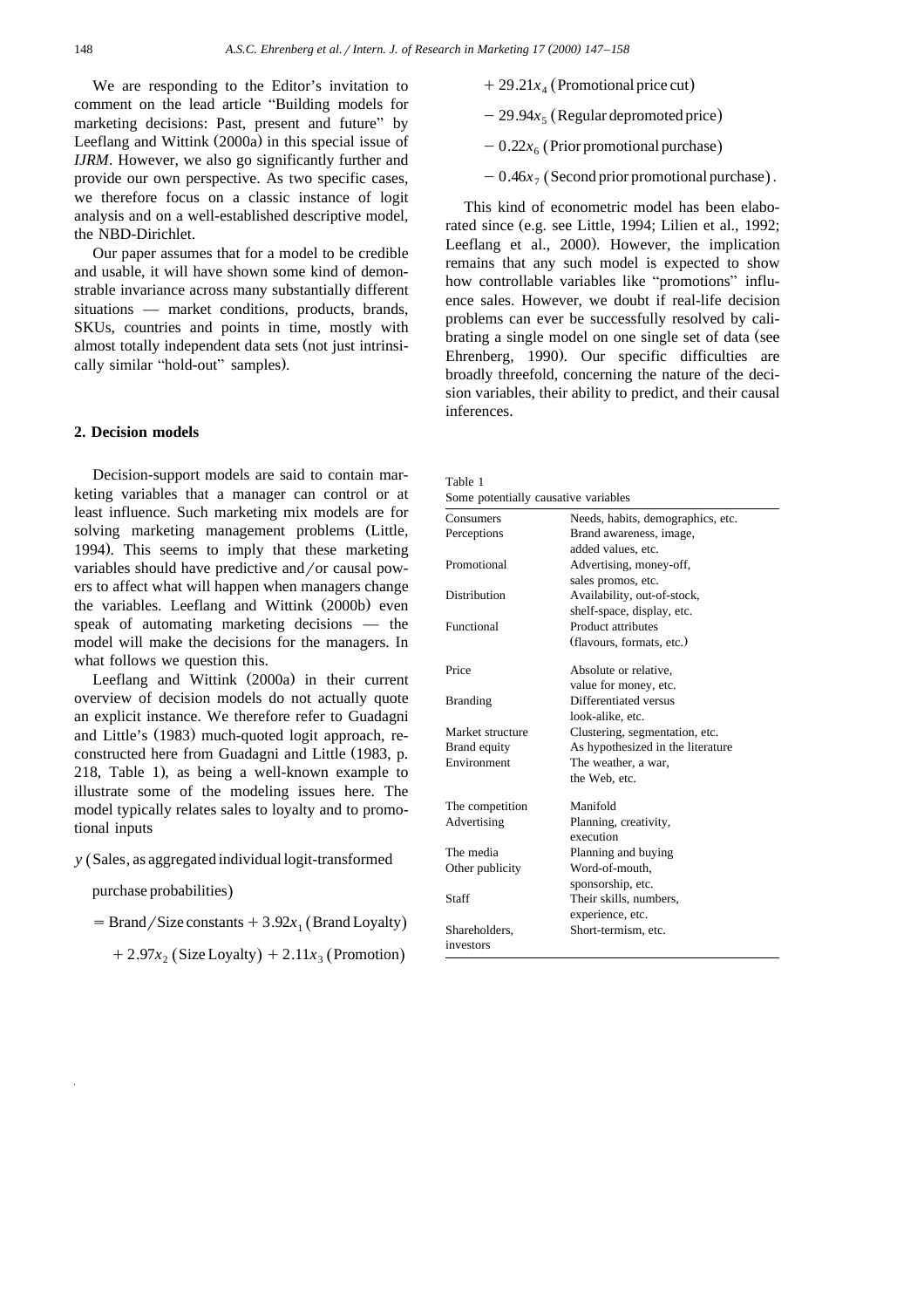# 2.1. Decision variables: Completeness and complex*ity*

The variables used in decision models seldom correspond to, or are detailed enough to reflect, the realities of everyday decision problems. Would reduced ad spend, for example, be expected to depress:

- *The Retailer* Delisting, reduced shelf-space, needing more trade deals, etc?
- *The Salespeople* Demotivating them? Or making them try harder?
- *Consumers* Fewer of them buying? Or the same number buying less? Or fewer being retained or converted?

Or would reduced spending encourage the competition, e.g. copycat cutbacks or alternatively, higher spending ("*Now's* our opportunity!")? Leeflang and Wittink (2000a) say little about the level of detail required for decision-making.

In addition, explanatory variables which are *not* used in such modeling are legion, as briefly illustrated in Table 1. Indeed, Guadagni and Little's (1983) model only covered promotions and two measures of brand-and-size loyalty; they noted that various marketing phenomena are missing . . . which we know... influence purchases (Guadagni and Little, 1983, p. 233). Later research addresses some of these omissions but the problem of "completeness" in causal models always remains.

Modeling many such variables would, however, require many functional assumptions and parameters to be estimated (if enough suitable data exist). The resulting complex models would therefore be highly unlikely to have predictive capabilities (e.g. see the assessment by Professor Zellner in García-Ferrer, 1998).

What makes it worse, even if particular *x* variables — advertising or price, say — have zero or non-significant regression coefficients in the single data set analysed, this does not mean that managers need make no decisions about advertising or price, or even leave these decisions unchanged.

This is a case of "damned if you do  $(\text{put the})$ *variables in*) and damned if you don't *(leave them*  $out$ )". The paradox is mostly resolved by tackling marketing-mix decision issues more or less separately, as for example with the descriptive Dirichlet modeling in Section 3 and the "artful incompleteness" in Little's (1994, p. 155) earlier definition.

### *2.2. The need for predictability*

Decision-modeling studies, as reported in the marketing literature, have seldom been directly replicated. Such modeling has, therefore, usually not been exposed to any severe tests of predictive validity, as in the "tedious history" of Food and Drug Administration tests and in clinical trials, or in good science and engineering more generally. In practice, some kind of invariance of results is needed over many substantially different data sets.

This issue of invariance has been extensively examined in macroeconomic modeling for example, especially by Hendry (1983, 1995). But Leeflang and Wittink (2000a) quote few, if any, invariant results from the classic decision model literature.

How invariant are any of the coefficients in Guadagni and Little's (1983) above equation, say? One does not know. The two very different price-related coefficients of  $\pm 29$  are, however, rather like two sides of the same coin: when a price promotion ends, sales generally revert to the pre-promotion level (a special form of negative collinearity). But predicting pricing responses more generally as being fixed ("constant coefficients") would go against all the evidence that price elasticities depend greatly on their pricing context. However, they certainly show their own "local invariances", like elasticities being consistently lower for big brands than for small ones (e.g. Guadagni and Little, 1983; Scriven and Ehrenberg, 1999; Sethuraman et al., 1999). So, how are such results to be used (e.g. predictively extrapolated) in practice?

In the outcome, the above kind of logit modeling then finds that the most important determinants of sales are brand and size loyalty, i.e. *non-decision* variables (Guadagni and Little, 1983, p. 221). Loyalty has, of course, been known to be key determining consumer behaviour at least from Cunningham Ž . 1956 onwards, including a special issue of *IJRM* in 1997 (Vol. 14, No. 5). Loyalty is, however largely by-passed in the decision-modeling literature, as reviewed in this issue of *IJRM*. There is, for example, little mention of the predictable finding over the last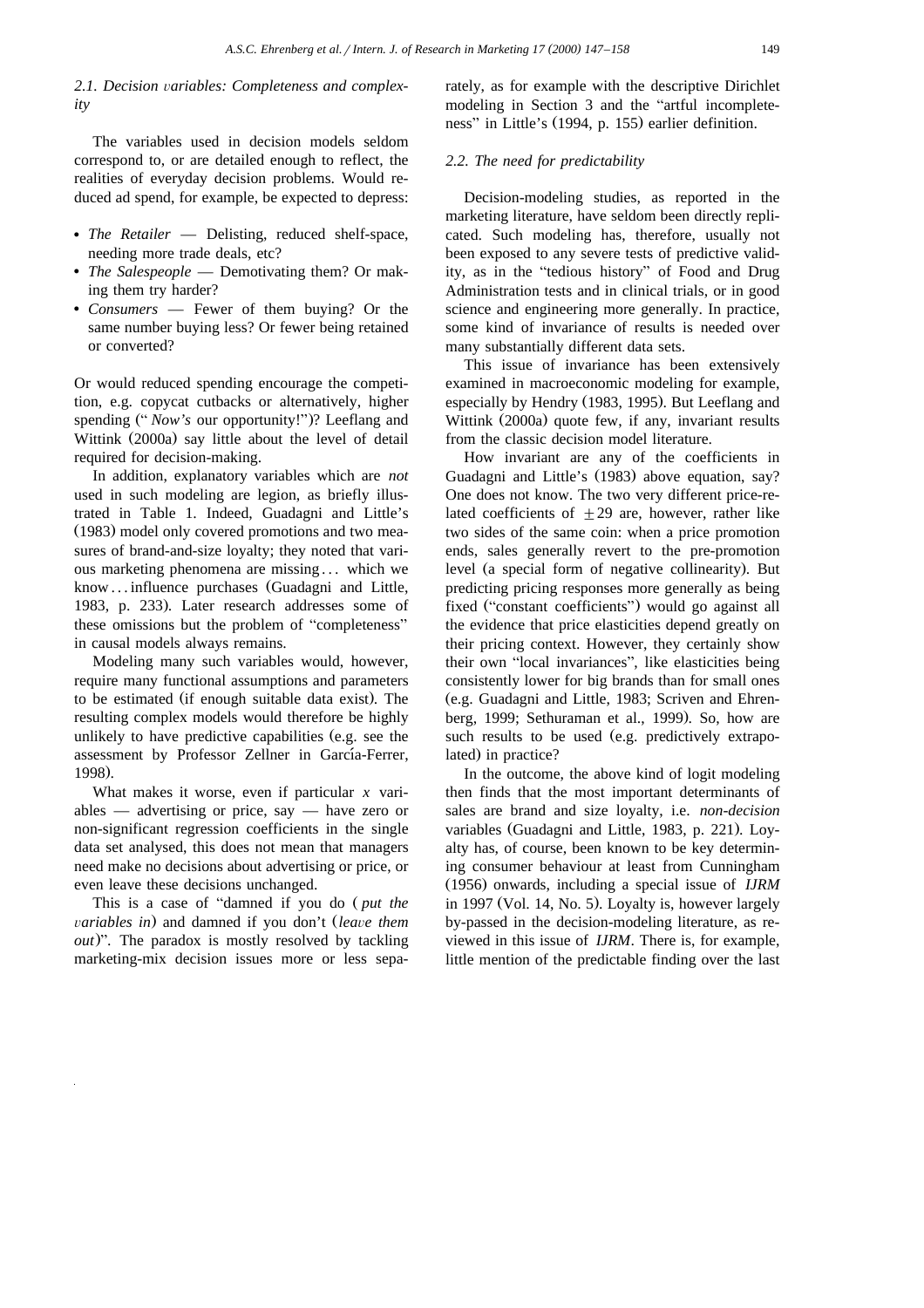$30+$  years that measures of loyalty vary little either over time or between brands (e.g. Ehrenberg, 2000b). This well-established and dominant finding is rarely, it seems, taken into account by decision modelers.

# *2.3. The assumed causal connections and correlation*

Decision models' claimed "insight into marketing" effectiveness" mostly seems to assume that a regression equation implies causation. In the equation  $y =$  $b_0 + b_1x_1 + b_2x_2 + \cdots$  + error, the mathematics unequivocally says that an increase in  $x_1$  by 5 units increases the value of  $y$  by  $5b_1$  numerically, plus or minus a bit. The (usually) tacit assumption that this kind of correlation also reflects something in the real world is exemplified by a recent journal article that reported a cross-sectional study of correlations between corporate image questions and questions concerning likely repurchase (Andreassen and Lindestad, 1998, p. 82):

Findings ... indicate that 'corporate image'  $[x_2]$ has a significant but indirect impact on 'customer loyalty'  $[y]$  ... in conclusion loyalty is driven both by disconfirmation of expectations  $[x_1]$  and corporate image  $[x_2]$ .

The notion that changes in  $x_1$  and  $x_2$  will cause changes in *y* is also already entailed by the traditional language of a priori dependent (the y) and independent variables (the  $x$ 's).

However, nobody truly believes that correlation  $s =$  causation, just like that. So, what do such findings mean? While a sales change is typically thought to have been caused by its correlated price-cut, it could also be due to a change in retail distribution, or to a new marketing director, or to any other omitted variables such as in Table 1.

# *2.4. The use of decision models*

Leeflang and Wittink  $(2000a)$  go little into the actual uses of decision models in the literature, or discussions thereof. Instead, they mainly note various decision models that have been reported, without much comment or evaluation. For example, they quote the Dorfman and Steiner (1954) normative theorem as specifying the optimal values of price, advertising and quality for profit maximisation. This, it would seem to us, is all that a marketing manager might need.

However, what managers have actually used the Dorfman and Steiner (1954) normative predictions (or their later theoretical developments (e.g. see Leeflang et al., 2000, pp.  $144-150$ ,  $154-155$ )? So why quote the theorem, and especially without its originators' remarkably self-critical judgement at the time:

There are good grounds for doubting the economic significance of the whole business of writing down profit functions (or drawing curves) and finding points of zero partial derivatives (for graphical points of tangency). Such devices are merely aids to thinking about practical problems and it may be an uneconomical expenditure of effort to devote too much ingenuity to developing them. (Dorfman and Steiner, 1954, p. 836).

More generally, Leeflang and Wittink (2000a) list marketing problem areas where decision models have been developed (e.g. in their Section 3.2). However, if there really are many successful applications, why is firms' demand for such models called "latent"  $(Section 3.2)$ ? Does the literature reviewed by Leeflang and Wittink perhaps only imply that academic decision models must be useful because they have been written about (i.e. "used") by academics?

One apparent exception is Bucklin and Gupta's  $(1999)$  report on their industry survey of the use of scanner data. This report claimed specifically that logit analyses had led to reduced spending on coupon promotions, i.e., a strategic marketing decision. However, it gave no modeling specifics and no references. Also, as an exercise in allocating "causes", it seems to us more likely that the roots of the trade's disenchantment with coupons were simply descriptive, namely

- *consumers* hardly using coupons (only some 3%) are generally redeemed),
- *retailers* finding them expensive and bothersome to handle,
- *manufacturers* having seen few dramatic sales or profit upturns.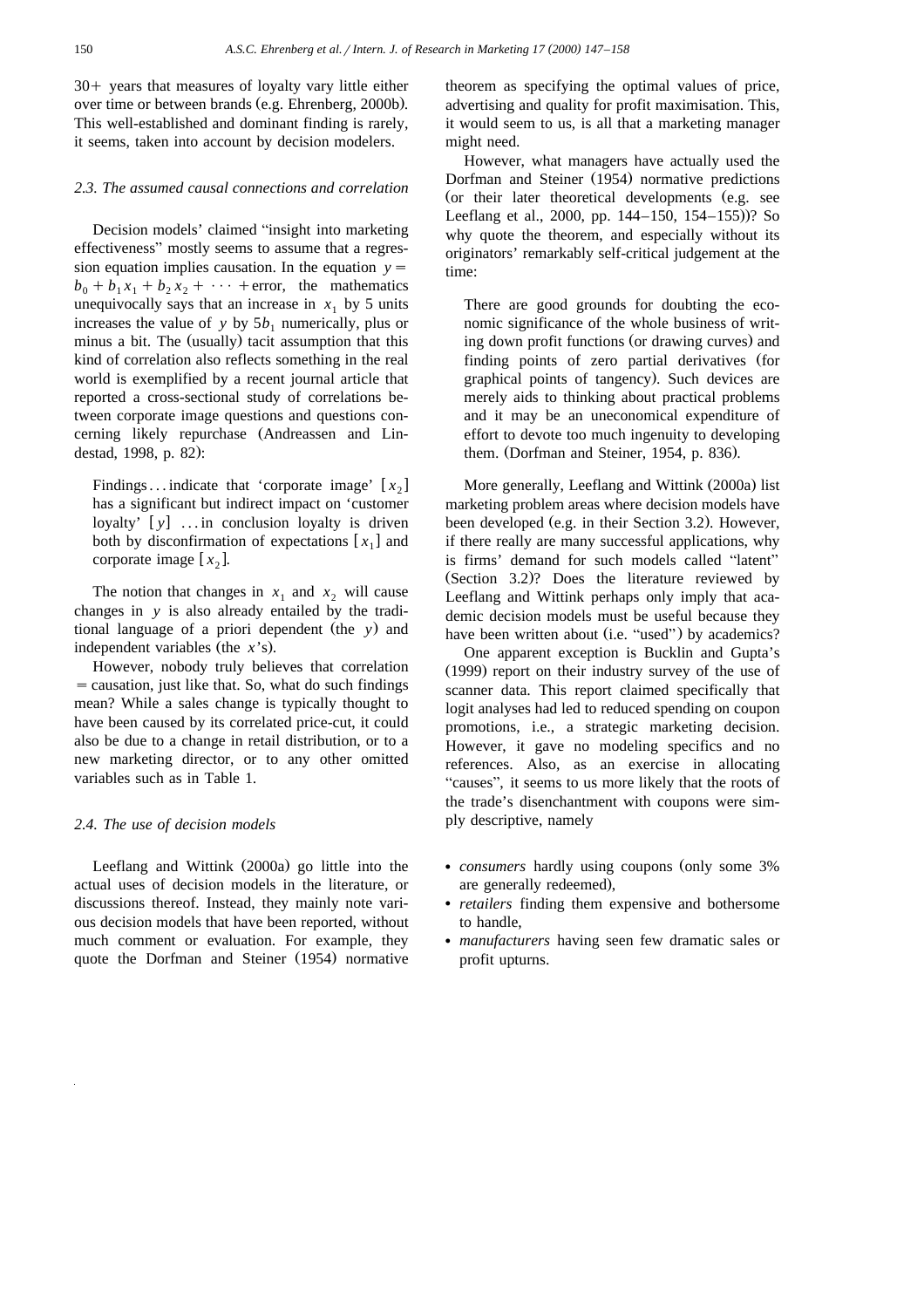Despite the apparent lack of success stories, decision models are at times thought to be more practical than descriptive models, and academics have claimed that managers have looked to these models rather than to descriptive ones (e.g. Rossiter, 1994). But how many managers have in fact been successfully pushing "if–this–then–that" buttons to tell them instantly to double their ad spend or fire half the sales force?

Our alternative view, which we feel does reflect the realities of managerial life, is that making engineering-type management decisions is slow and laborious. We conjecture that few aeronautical engineers believe Newton's Inverse-Square Law of Gravity  $g \approx m_1 m_2 / d^2$  told the Wright Brothers instantly in 1903 how to overcome gravity in order to achieve the first sustained powered flight, or that even now, *g* is telling Boeing what size engines to put on to their Jumbos.

Instead, technical and management decisions are generally reached by combining many different inputs, about engine thrusts, air-flows, turbulence, gravity, metal fatigue, bursting tyres, traffic forecasts, costs and revenues, and so on. In engineering, this usually involves years of hard calculation and design work, together with many simplifying approximations, guestimates, committee meetings and politics. Similarly in marketing. Hence, in the descriptive modeling of consumer behaviour patterns that is outlined in Section 3, marketing-mix factors are often studied separately, at least in the first instance (as for example in Kathy Hammond's work on promotions reported in Ehrenberg et al., 1994).

Indeed, there are more things in decision-making and its possible modeling than seem to be dreamt of in the philosophies recounted by Leeflang and Wittink  $(2000a)$  in their review. All in all, it seems to us

that the decision-modeling literature says very little about actual marketing decisions.

# **3. Descriptive models**

Descriptive models of consumers' buying behaviour — e.g. Hendry, first-order Markov, NBD, NBD–Dirichlet, etc., plus their more complex descendants (e.g. Bhattacharya et al., 1996; Sethuraman et al., 1999), receive little coverage in the decision-model literature, let alone are they *used* by most academic modelers (Leeflang and Wittink, 2000a, Section 2.1; Little, 1994, p. 155, are very brief exceptions). The ways in which good descriptions of well-established marketing phenomena can, for example, provide decision-support and marketing insights does not yet seem to have been widely appreciated. Hence, we briefly outline some key aspects.

Table 2, as a specific example, gives nine standard "Brand Performance Measures" (BPMs) for Folgers, P&G's instant coffee brand in the US (quoted from Ehrenberg and Uncles, 2000). Such measures are continually tracked on a vast scale by the world's larger marketing research companies (e.g. AC Nielsen, IRI, TNSofres, GfK, etc.) and their clients.

The resulting statistics are seldom presented in this simple way, but Table 2 describes how Folgers' share of the market of 24% was due to 11% of US households buying the brand in the year, on average 3.2 times. This result helps us go beyond mere description towards explanation: the two numbers — 11% buying 3.2 times — are by definition the mathematical determinants of Folgers' annual sales and of its 24% market share.

| Table 2 |                           |  |
|---------|---------------------------|--|
|         | A brand performance audit |  |

| Folgers USA 1992 | Brand size       |             |      | Loyalty-related (annual) |          |      |          |                  |            |
|------------------|------------------|-------------|------|--------------------------|----------|------|----------|------------------|------------|
|                  | Market share (%) | % Buying in |      | Purchases per buyer      | % Buying |      | Category |                  | 100% Loyal |
|                  |                  | Week        | Year |                          | Once     | $5+$ | Purch    | SCR <sup>a</sup> |            |
| Observed         | 24               |             |      | 3.2                      | 46       | 18   | 6.4      | 50               | 14%        |

<sup>a</sup> Share of category requirements.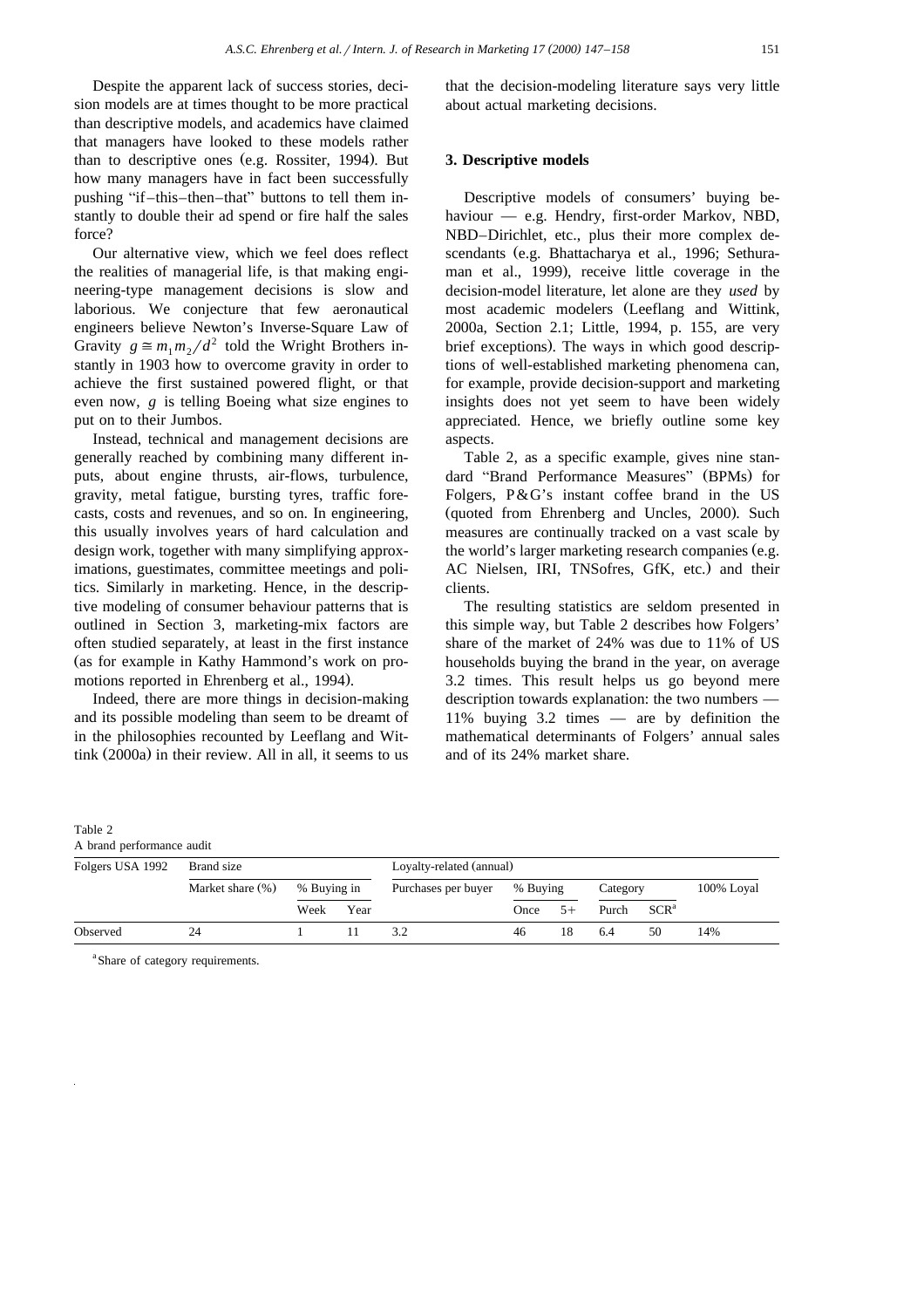Three inter-related questions about such "descriptive" findings, which we now discuss, are:

- 1. Why are such numbers what they are? Why did 11% buy Folgers 3.2 times? Why did half  $(46%)$ of its customers buy it only once? Why did Folgers satisfy only half of its customers' instant coffee requirements in the year (an SCR of  $50\%$ )? In short, how do these measures vary between brands, and why?
- 2. What does this tell us, for example, about competition? What marketing insights follow?
- 3. What does one *do* about it (i.e. what decision applications are there out there)?

# *3.1. Compared with what?: Generalisable regularities from brand to brand*

Light is thrown on such BPMs by comparing them with  $(a)$  the BPMs for other brands, and  $(b)$  the theoretical Dirichlet model predictions as wellestablished norms. Table 3 summarises and verifies such benchmarking comparisons for half a dozen of the BPMs, for each of the top eight brands in a dozen varied product-categories (Ehrenberg and Uncles, 2000).

Four by now well-established invariant patterns are that:

- 1. market shares and penetrations both decrease steeply (by factors of up to  $10$  from A to H, i.e. about 1000%);
- 2. most of the *loyalty-related* measures, however, stay broadly the same across the brands, or decrease far less steeply  $-$  the "Double Jeopardy" phenomenon (McPhee, 1963; Ehrenberg et al.,  $1990$ :
- 3. the average rate of *category* buying by buyers of each brand, however, always decreases a little for the larger brands (e.g. from  $13$  for Brand H to  $10$ for Brand A);
- 4. the theoretical NBD-Dirichlet predictions "T" mirror the observed values "O" closely (to within about 4 percentage points or so for the individual brands in each of the categories), i.e. the predictions "do quite well" (Leeflang et al., 2000, p.  $234.$

These patterns show what competitive markets are like, as found across more than 50 product and service categories, and over several decades (Table 4). Anyone with access to buyer-panel data can check or expand on the generalisability or invariance of the findings.

Table 3 Observed and theoretical performance measures

| Annual                                                               | <b>Brand Size</b>             |                                              | <b>Loyalty-Related Measures</b>                         |                                              |                                              |                                                |  |  |
|----------------------------------------------------------------------|-------------------------------|----------------------------------------------|---------------------------------------------------------|----------------------------------------------|----------------------------------------------|------------------------------------------------|--|--|
| <b>Brands</b><br>(by share)                                          | Market<br>Share               | $\frac{0}{0}$<br>Buying                      | Purchases<br>Per Buyer                                  | % Buying<br>$5+$ times                       | 100%-<br>loval                               | Cat.Purch<br>Per Buyer                         |  |  |
|                                                                      | <b>O%</b>                     | T<br>$\Omega$                                | T<br>O                                                  | T<br>O                                       | T<br>O                                       | T<br>$\Omega$                                  |  |  |
| <b>Brand A</b><br><b>Brand B</b><br><b>Brand C</b><br><b>Brand D</b> | 28<br>19<br>12<br>9           | 46<br>46<br>35<br>36<br>25<br>25<br>21<br>22 | 3.9<br>3.9<br>3.5<br>3.6<br>3.1<br>3.1<br>2.8<br>2.9    | 25<br>24<br>20<br>21<br>17<br>16<br>14<br>13 | 22<br>16<br>13<br>16<br>11<br>11<br>11<br>10 | 10<br>♠ 10<br>11<br>11<br>12<br>12<br>12<br>11 |  |  |
| <b>Brand E</b><br><b>Brand F</b><br><b>Brand G</b><br><b>Brand H</b> | $\overline{7}$<br>5<br>4<br>3 | 16<br>14<br>12<br>11<br>10<br>11<br>7<br>6   | 2.8<br>3.2<br>2.8<br>2.7<br>2.9<br>2.7<br>2.6<br>$-3.2$ | 14<br>19<br>12<br>11<br>12<br>11<br>13<br>13 | 9<br>12<br>9<br>10<br>9<br>9<br>7<br>9       | 12<br>12<br>12<br>12<br>12<br>12<br>12<br>13   |  |  |
| Av. Brand                                                            | 11                            | 21<br>21                                     | 3.0<br>3.1                                              | 16<br>16                                     | 11<br>12                                     | 12<br>12                                       |  |  |

 $O =$  observed;  $T =$  theoretical Dirichlet predictions.

Arrows signify decreasing values.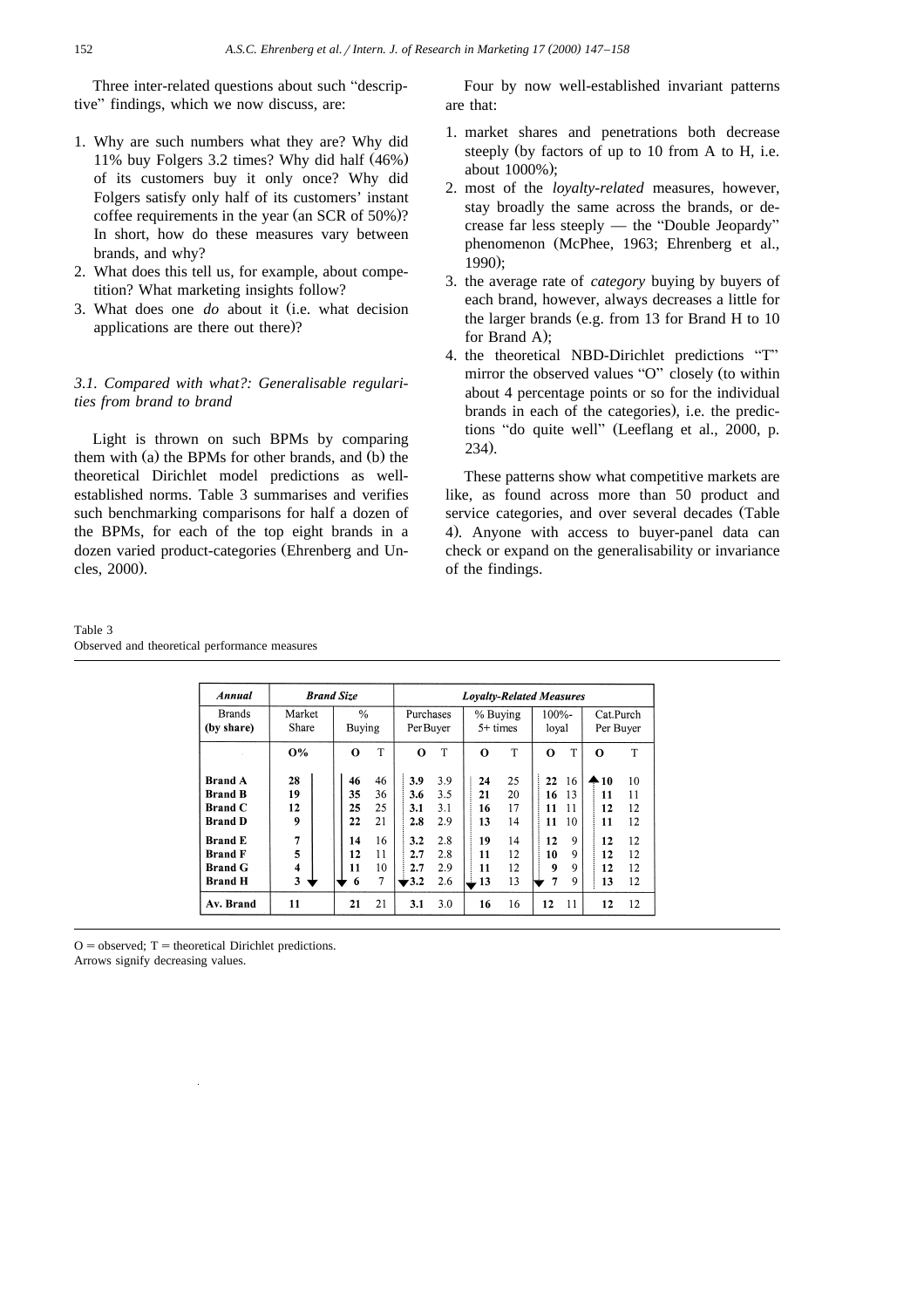#### Table 4

Varied replications for Dirichlet-type patterns

#### *Products and services*

50 Food, drink, cleaners, and personal care products OTC medicines, prescription drugs Gasoline, aviation fuel, cars, PCs, ready-to-mix concrete Retail stores and chains (including for womenswear) TV programs and channels

*Brands and* Õ*ariants* Large and small brands Pack-sizes; flavours Private labels Price bands

*Time, space, and people* Different points in time, 1950–2000 Different-length analysis-periods Britain, USA, Japan, Germany, Australia, etc. Light and heavy buyers; demographic subgroups Household or individual purchases

#### *Market conditions*

Near-steady state and non-partitioned markets Dynamic markets for loyalty measures Within partitioned sub-markets Subscription and repertoire markets

Other invariant patterns described in the literature include the nature of consumer heterogeneity (Ehrenberg, 1959), period-by-period repeat-buying including "Conditional Trend Analysis" (Goodhardt and Ehrenberg, 1967), "Natural Monopoly" (McPhee, 1963), the "Duplication of Purchase Law" and "IIA" (Goodhardt, 1966), and the highly predictable effects on the different BPMs of the chosen length of the analysis-period (Ehrenberg, 2000b). In the decisionmodel literature such descriptive findings are usually conspicuous only by their absence (e.g. the half page or so in Leeflang et al., 2000, p. 234, and Leeflang and Wittink, 2000a, Section 3.3).

### *3.2. Marketing insights*

Such invariant findings have, over time, led to many decision-related marketing implications and insights (see again Ehrenberg and Uncles, 2000 and earlier references). Descriptive models seem to become *explanatory* by linking them to different aspects of the market and of marketing, e.g. for Consumers, Brands, Marketing-mix inputs, and Managerial issues. Examples are briefly as follows.

### *3.2.1. For consumers*

Dirichlet implications for experienced consumers are that they mostly have heterogeneous but steady split-loyalty purchase propensities instead of each consumer being constantly buffeted around by various marketing inputs.

These purchase propensities (or probabilities) are usually "zero-order" and "as-if-random" (i.e. purchase feedback or learning will mostly have stabilised long ago with by now highly experienced consumers (e.g. Bass et al., 1984; Ehrenberg and Uncles, 2000).

Markets are unsegmented between competitive brands (but potentially segmented for subcategories or categories, e.g. cat food is bought by cat owners. (Kennedy and Ehrenberg,  $2000 - a$  controversial but double-award-winning and much discussed paper).

### *3.2.2. For brands*

All loyalty-related measures as in Table 3 (e.g. repeat-buying; 100% loyals; share of category requirements SCR; etc.) tend to be highly correlated  $(r > 0.9)$ . They appear to measure the same thing, i.e. "*loyalty*". Loyalty exists but varies little between competitive brands.

In theoretical models like the Dirichlet, brands are by definition closely substitutable, i.e. undifferentiated except for their names and market shares: thus "Brands are Brands", or "The Commodity with a Name". This is also thought to be so in practice for directly competitive brands, because worthwhile competitive advantages are soon copied (see also Ehrenberg et al., 1997).

Functional differences occur *within* brands (pack-sizes, flavours, hatch backs, etc). SKU-level product variants are again much the same for most brands, as noted in Guadagni and Little (1983) for pack-sizes. (Functionally different sub-markets also occur and are usually self-evident, e.g. decaffeinated versus regular coffee, moist versus dry cat food, etc.. All this tends to be accommodated in the broad NBD-Dirichlet approach by allowing for the appro-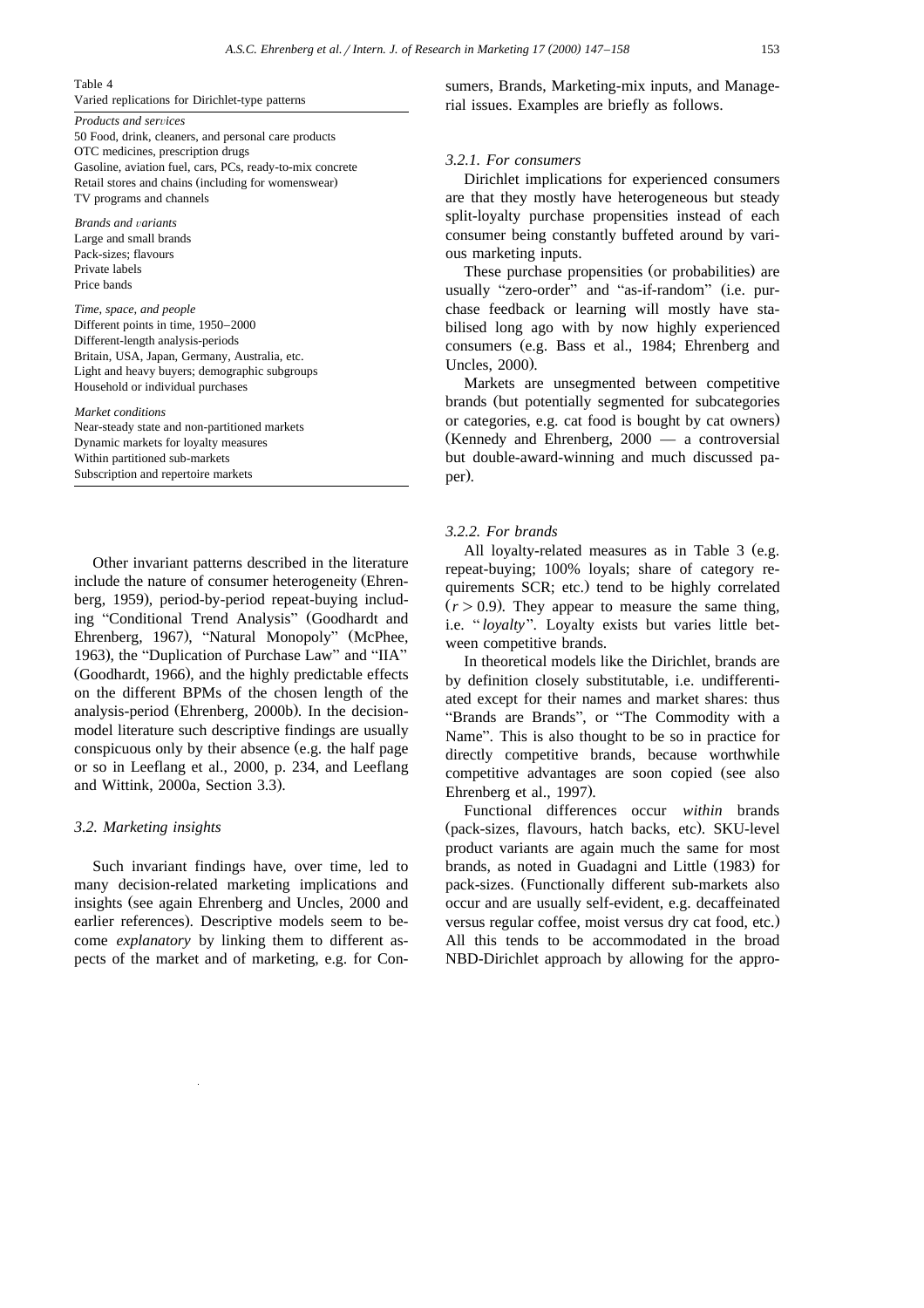priate functional groupings of stock-keeping units (Singh et al., 2000).

*Minor* product or emotional differences can also occur between brands (e.g. the bottle-top or the car-door handle). However, they are seldom advertised or featured on packs, or noticed by consumers until after they have chosen the brand in question  $(e.g. Ehrenberg et al., 1997).$ 

# *3.2.3. For the marketing-mix*

The Dirichlet approach accommodates all such brand differences by generally expecting them to affect the items' different penetrations (i.e. how many consumers have an item in their repertoires or consideration sets). However, marketing inputs would seldom affect average purchase frequencies or other loyalty measures, since these tend to be steady from brand to brand or item to item, as in Table 3, except when penetrations are very high (Singh et al., 2000).

Advertising appears to be largely aimed at competing and hence similar brands. It is thought to act as publicity, largely to remind and reassure the experienced consumer and help to defend the brand's penetration, rather than having to persuade consumers to become more loyal (Ehrenberg et al., 2000; Mills et al., 2000).

Managers may nonetheless pursue loyalty-building aims (e.g. loyalty cards, relationship marketing, etc.). The Dirichlet findings then explain why such efforts do not work as expected (i.e. no major increases in loyalty, see Sharp and Sharp, 1997a).

### *3.2.4. For marketing management issues*

The principal strategy implication stems from the near-steady state which is observed for most markets most of the time. Marketing has therefore mainly to maintain a brand's competitive position in the pecking-order — "running hard to stand still" — with only an occasional gain (a bonus) or loss, as discussed variously in our preceding references.

It is often thought when comparing competing brands that any deviations from the descriptive norms would or should be the prime interest  $-$  e.g. the norms being something to "beat" and to "make your brand grow". However, the  $O-T$  deviations for established brands as in Table 3 seem generally small or not surprising or not very consequential (e.g. that that particular brand has patchy distribution. In prac-

tice the loyalty-related measures are mostly "just right", as Bhattacharya (1997) has put it in this journal.

An interpretative parallel to such near-steady market structure is again provided by gravity: what overwhelmingly matters when we walk on the earth, fly in aeroplanes, or play ball, is that gravity is approximately constant, i.e.  $g \approx 32$  ft/s<sup>2</sup> near the surface of the earth. However, it is predictably a little higher down a mine and a little lower up a mountain, and with other tiny variations, which very *occasionally* indicate oil under the surface and can make one rich. However, mostly both fact and theory say that gravity is pretty much constant. And similarly for buyer behaviour: the facts and the descriptive models say that loyalty measures hardly vary from brand to brand other than directly with market share (Double Jeopardy), and this can have numerous managerial and conceptual marketing applications as we have noted.

Well-grounded descriptive models (i.e. knowledge based on empirical generalisations of invariance) thus can play the classic role of building-blocks for predictive and explanatory theory (Hunt, 1991) and for decisions. They can provide both managers and academics with benchmarks to interpret and to help in assessing the impact of marketing decisions on BPMs. Without this, it seems difficult to make sense of the vast volumes of marketplace data that are available today.

## *3.3. Practical applications*

As we now briefly list for the Dirichlet approach as an instance, a well-grounded descriptive model can have many practical applications. For example:

(i) Brand Audits: Evaluating the performance of individual brands, as in routine tracking studies. Many hundreds of cases of benchmarking and normative analyses have been covered, usually showing that most brands are "normal" as in Table  $3$  (e.g. Ehrenberg and Uncles, 2000 and the earlier references again). This is well worth checking routinely Ži.e. tracking studies mostly tell us that things are as before, i.e. as expected).

(ii) Extensions to New Conditions: The model has been widely used to establish whether the same invariant patterns apply for other conditions alto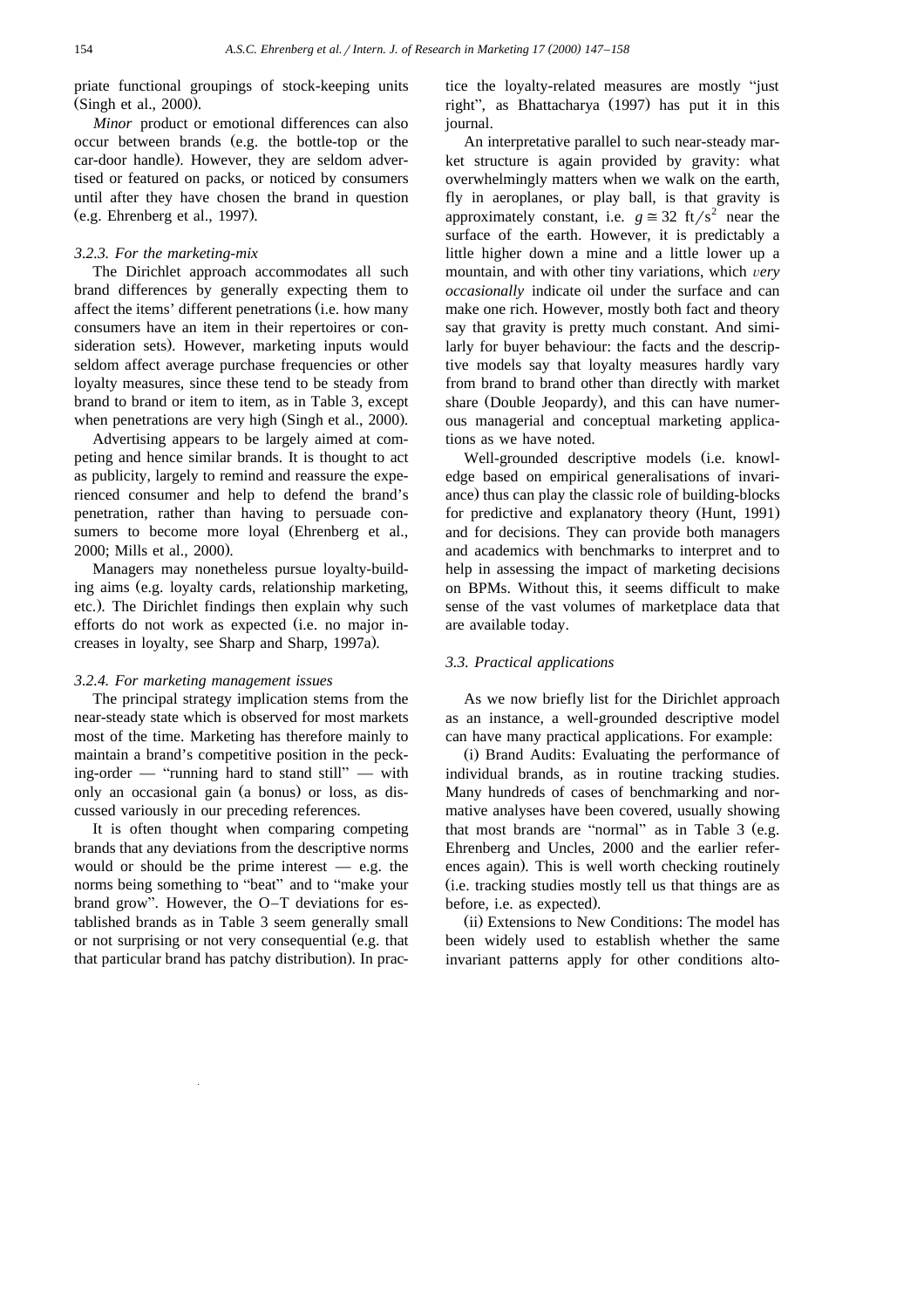gether, for example, in strange countries or atypical categories such as cars and gas with solus site distribution, as summarised in Table 4.

To learn what any previously unknown market was like, a simple approach was benchmarking against the Dirichlet: are the new data like the other markets which are already known, or are they different (and if so, how and why)? Insofar as understanding their market does affect what managers do, it will affect their decisions and how they evaluate their effects.

(iii) New Brands: A recent example is that new brands have unexpectedly been found to gain nearinstant normal loyalty (Ehrenberg and Goodhardt, 2000). This would not have been possible without the already known near-invariance for established brands as in Table 3, i.e. that they in effect do not differ in loyalty.

(iv) Market Partitioning: A major use of the Dirichlet norms has also been in establishing the "non-Dirichlet" clustering of brands by functional or other attributes (e.g. decaffeinated and regular coffee; leaded and unleaded gasoline; luxury cars). Working out which brands compete more/less closely is a typical goal of many traditional clustering, U&A, and segmentation studies. It has here again been made easy by applying well-based benchmarks (see for example Sharp and Sharp, 1997b).

(v) Dynamic Brands or Markets: Short-term advertising responses, seasonalities, stock-outs, promotional blips, longer-term trends, etc., have also increasingly been covered by using the Dirichlet steady-state norms (e.g. Ehrenberg, 2000a). A deeper question is how market dynamics show  $up$  — are increased sales due to more buyers, more per buyer, more heavy buyers or fewer 100% loyal ones than expected, and so on (see Ehrenberg, 2000a).

Various researchers have also pursued other applications of the Dirichlet such as, very briefly, (vi) Brand or Line Extensions (Ehrenberg and Goodhardt, 2000), (vii) Cannibalisation (Lomax et al., 1996), (viii) Price Sensitivities (Scriven and Ehrenberg, 1999), (ix) Loyalty Programs (Sharp and Sharp, 1997a),  $(x)$  Subscription markets (Sharp and Wright, 1999). In all cases, the studies compared and evaluated what happened with what could be expected from the known descriptive empirical and theoretical Dirichlet-type benchmarks.

# **4. Discussion**

The long-standing divide between what have been called decision and descriptive models in marketing is, we think, both unnecessary and unhelpful.

Some decision-modelers have denigrated mere description. For example, echoing Little and Anderson (1994), Dyson et al. (1997, p. 13) criticise descriptive models by saying:

The Dirichlet model describes aspects of buyer behaviour in steady markets .... These are not conditions that the marketing team necessarily want to exist. In fact their job is to change the situation to the benefit of their brand. Unfortunately, the Dirichlet does not allow any real insight into how to affect these changes.

We think of the first part of this as rather naïve, "I wish my brand was bigger/better/etc.", thinking (and the last sentence as wrong). Coming down to earth, Leeflang and Wittink (2000a, Section 3.4) noted, and we agree, that

The complexity of real-world decisions often makes it difficult to identify the unique role attributable to [decision] models when strategic decisions are made.

In contrast, many applications of descriptive Dirichlet-type patterns are quite easy to identify, as we have illustrated. The model tells us that usually a brand can grow through gaining additional loyal customers as in Table 3, and not through making its customers more loyal. This may seem lacking in ambition, but is what the facts appear to say ("Don't blame the messenger") and certainly shows how mere description need not be "simple". Indeed, the systematic and thoughtful depiction of marketing phenomena usually leads to many insights, decisionsupport, and informed action and evaluation, as in other scientific and engineering endeavours.

Protagonists of decision models say or imply that decision models (or even only decision models) will show how and why particular marketing actions should be undertaken. However, Cunningham (1956) already noted long ago that the "why" of consumer behaviour for instance (e.g. extra sales) can be effectively attacked only *after* we know its "what", "where" and "how much". Otherwise one ends up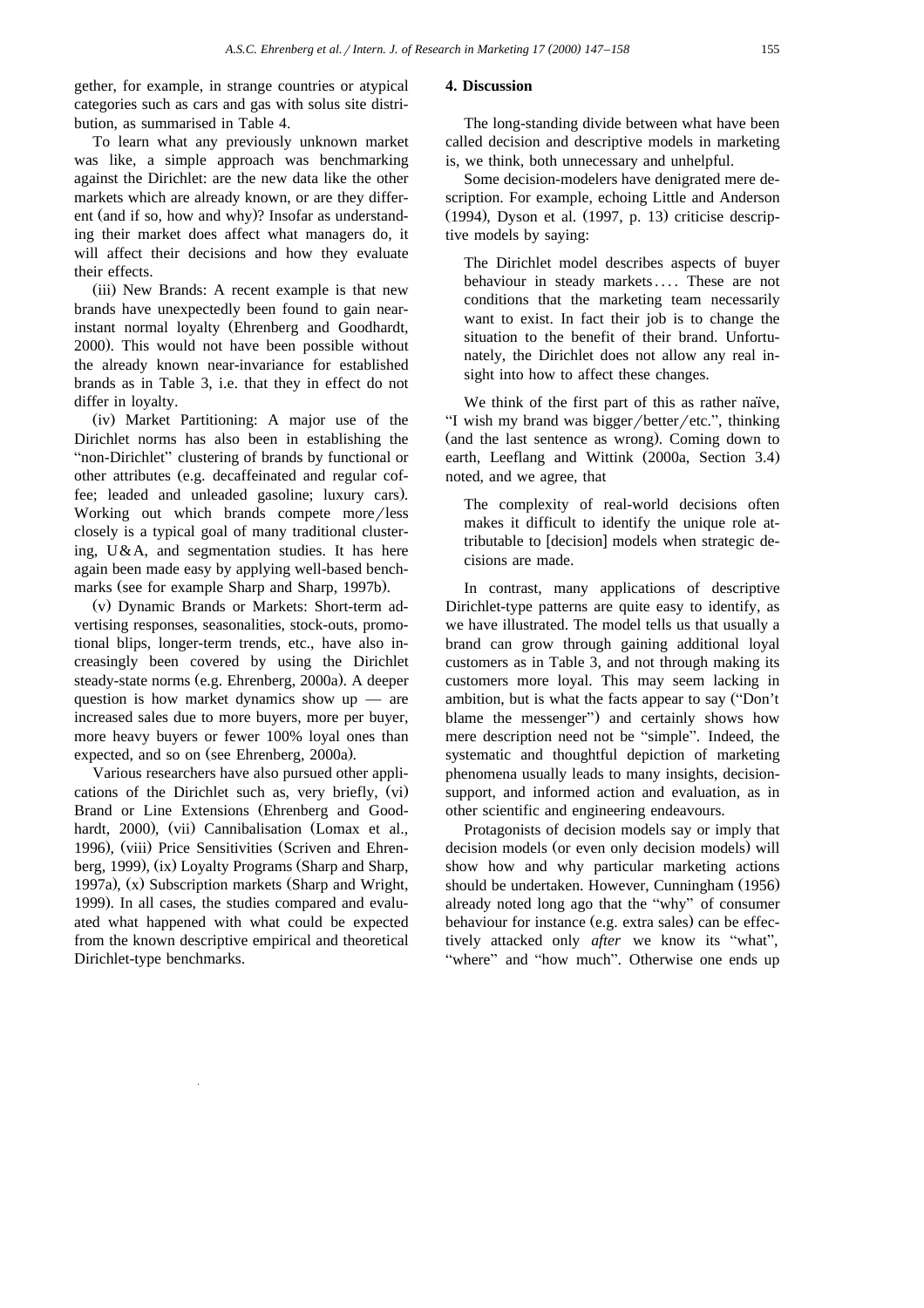with John Bound's soothsayer who tries to foretell an eclipse without knowing of the movement of the planets round the sun (Ehrenberg and Bound, 2000).

Yet, the known descriptive simplicities of buyer behaviour as illustrated in Section 3 are hardly even mentioned in decision modeling, e.g. that competitive markets are of necessity mostly in a state of competitive near-equilibrium, and that loyalty-related measures hardly differ from brand to brand after allowing for the effects of underlying market-share.

This well-established descriptive knowledge is hardly used in the marketing model literature, nor yet explicitly criticised and dismissed. This is so not only in Leeflang and Wittink's (2000a) lead-paper in this issue of *IJRM*; but also in Bucklin and Gupta's  $(1999)$  recent survey specifically of the commercial use of scanner-panel data; in most of the major consumer-behaviour treatises (e.g. Engel et al., 1993; Solomon, 1992); and in the countless marketingmanagement texts (from Kotler, 1999, downwards).

Authors who *do* describe the known descriptive realities of buyer behaviour are still rare (e.g. East, 1997; Foxall and Goldsmith, 1994; Lilien et al., 1992; McDonald, 1992; Weilbacher, 1993). Though there is evidence that some in industry appreciate the explanatory capacity of descriptive modeling — recently Mike Duffy of Kraft contrasted Kraft's own decision-modeling unfavourably with our descriptive approach:

Their descriptive approach can provide insights into *why* things happen, as opposed to our mixmodel approach to determine *what* things happened  $\ldots$  (Ehrenberg, 2000a).

The key point of "why-orientated" descriptive modeling such as the Dirichlet is that it can show how and why sales increase when they do increase. From this we can learn.

To summarise, we have sought in these comments to rehearse our view that dedicated prescriptive or decision models are unlikely to predict successfully because they usually:

- <sup>v</sup> make little or no use of the large amount of well-established descriptive knowledge that exists,
- tend to be complex, with many parameters,
- have no solid track-record of predictive practical applications,
- make unsubstantiated causal assumptions.

In contrast, good descriptive models

- <sup>v</sup> provide insights and predictable benchmarks for evaluating change,
- are simple, with few or invariant parameters,
- have a long track-record of published replications and applications,
- help us slowly to learn about causes and their effects.

As in many other areas of engineering, models which successfully describe generalisable marketing phenomena first show us what, where, how, and how much. However, they can then also help in deciding what to do and why.

# **Acknowledgements**

We are indebted to comments from Helen Bloom, the Editor — Jan-Benedict Steenkamp, and two reviewers.

# **References**

- Andreassen, T.W., Lindestad, B., 1998. The effect of corporate image in the formation of customer loyalty. Journal of Service Research  $1(1)$ , 82-92.
- Bass, F.M., Givon, M.M., Kalwani, M.U., Reibstein, D., Wright, G.P., 1984. An investigation into the order of the brand choice process. Marketing Science  $3(4)$ ,  $267-287$ .
- Bhattacharya, C.B., 1997. Is your brand's loyalty too much, too little, or just right? Explaining deviations in loyalty from the Dirichlet norm. International Journal of Research in Marketing  $14$  (5),  $421 - 435$ .
- Bhattacharya, C.B., Fader, P.S., Lodish, L.M., DeSarbo, W.S., 1996. The relationship between the marketing mix and share of category requirements. Marketing Letters  $7$  (1),  $5-18$ .
- Bucklin, R.E., Gupta, S., 1999. Commercial use of UPC scanner data: Industry and academic perspectives. Marketing Science  $18$  (3),  $247 - 273$ .
- Cunningham, R.M., 1956. Brand loyalty what, where, how much? Harvard Business Review 34, 116–128.
- Dorfman, R., Steiner, P.O., 1954. Optimal advertising and optimal quality. American Economic Review 44, 826–836.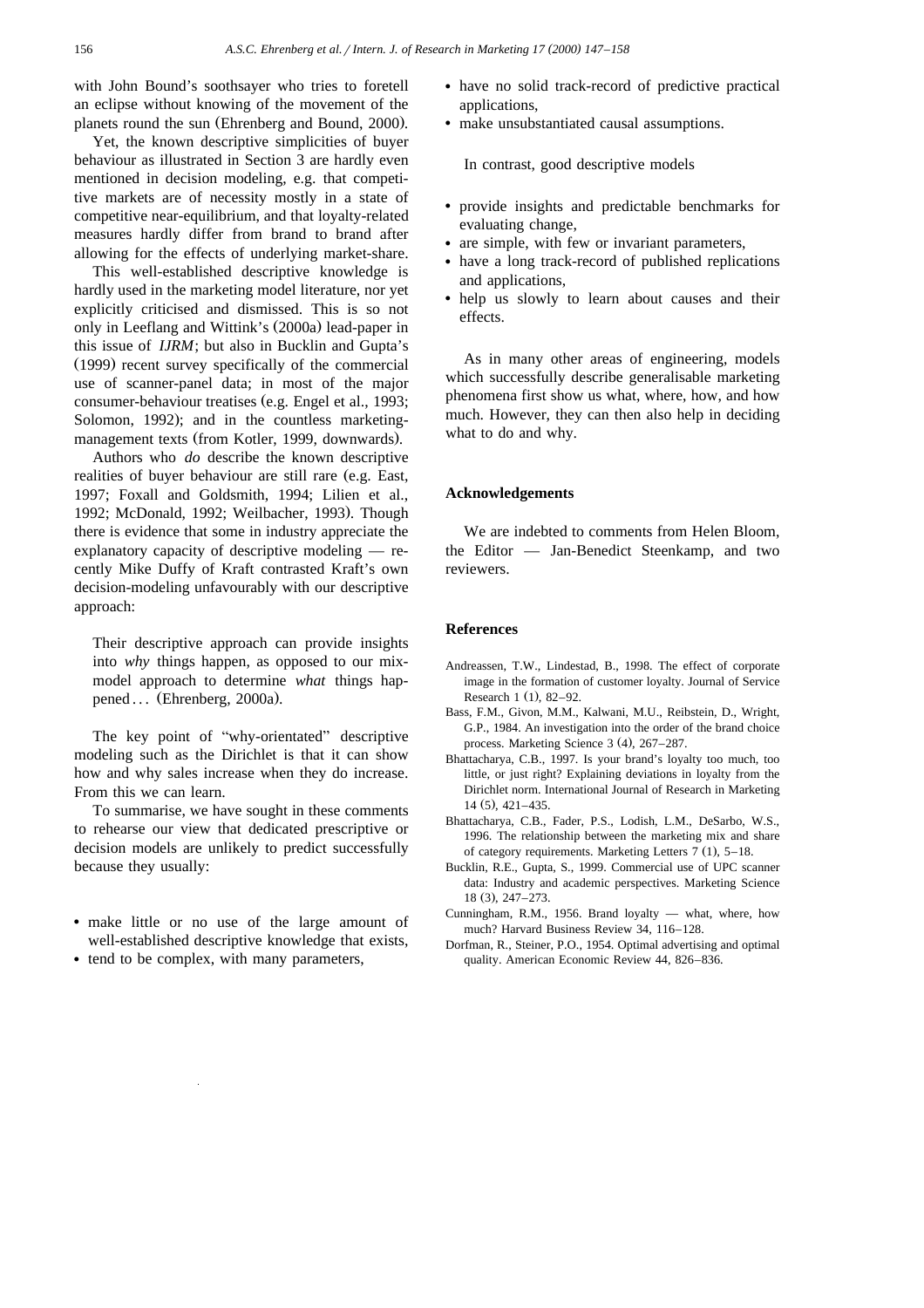- Dyson, P., Farr, A., Hollis, N., 1997. What does the marketing team need, description or prescription? A response to comments by Andrew Ehrenberg. Journal of Advertising Research  $37(1), 13-17.$
- East, R., 1997. Consumer Behaviour: Advances and Applications in Marketing. Prentice-Hall, London.
- Ehrenberg, A.S.C., 1959. The pattern of consumer purchases. Applied Statistics  $8(1)$ ,  $26-41$ .
- Ehrenberg, A.S.C., 1988. Repeat buying facts, theory and applications. Griffin, London.
- Ehrenberg, A.S.C., 1990. A hope for the future of statistics: MSoD. The American Statistician  $44$   $(3)$ ,  $195-196$ .
- Ehrenberg, A.S.C., 2000a. The R&D Initiative in Marketing An Outline for Phase II (2000–2003). South Bank University, London, . www.sbu.ac.uk/RandDI.
- Ehrenberg, A.S.C., 2000b. Repeat buying facts, theory and applications. Journal of Empirical Generalisations in Marketing Science 5, 392–770.
- Ehrenberg, A.S.C., Bound, J.A., 2000. Turning data into knowledge. In: Chakrapani, C. (Ed.), Marketing Research: State of the Art Perspectives (The Handbook of the American Marketing Association and the Professional Market Research Society). American Marketing Association, Chicago, IL, pp. 23–46.
- Ehrenberg, A.S.C., Goodhardt, G.J., 2000. New brands: Near-instant loyalty. In: 40th Annual Conference of the Professional Market Research Society, Professional Market Research Society, Toronto, Canada.
- Ehrenberg, A.S.C., Uncles, M.D., 2000. Understanding Dirichlettype markets, South Bank University and University of New South Wales, Working Paper, www.sbu.ac.uk/RandDI/Publications.
- Ehrenberg, A.S.C., Goodhardt, G.J., Barwise, T.P., 1990. Double Jeopardy revisited. Journal of Marketing 54, 82-91 (July).
- Ehrenberg, A.S.C., Hammond, K., Goodhardt, G.J., 1994. The after-effects of price-related consumer promotions. Journal of Advertising Research 34,  $11-21$  (July/August).
- Ehrenberg, A.S.C., Barnard, N., Scriven, J., 1997. Differentiation or salience. Journal of Advertising Research  $37$  (6),  $7-14$ .
- Ehrenberg, A.S.C., Barnard, N., Kennedy, R., Bloom, H., 2000. Brand advertising as publicity. Journal of Advertising Research, submitted for refereeing.
- Engel, J.F., Blackwell, R.D., Miniard, P.W., 1993. Consumer Behavior. Dryden Press, Fort Worth.
- Foxall, G.R., Goldsmith, R.E., 1994. Consumer Psychology for Marketing. Routledge, London.
- García-Ferrer, A., 1998. Professor Zellner: An interview for the International Journal of Forecasting. International Journal of Forecasting 14, 303-312 (September).
- Goodhardt, G.J., 1966. Constant in duplicated television viewing. Nature 212, 1616 (December 31).
- Goodhardt, G.J., Ehrenberg, A.S.C., 1967. Conditional trend analysis: A breakdown by initial purchasing level. Journal of Marketing Research 4, 155-161 (May).
- Guadagni, P.M., Little, J.D.C., 1983. A logit model of brand choice calibrated on scanner data. Marketing Science 2 (3), 203–238.
- Hendry, D.F., 1983. Econometric modeling: The "consumption" function" in retrospect. Scottish Journal of Political Economy  $30(4)$ ,  $193-220$ .
- Hendry, D.F., 1995. Dynamic Econometrics. Oxford University Press, Oxford.
- Hunt, S., 1991. Modern Marketing Theory: Critical Issues in the Philosophy of Marketing Science. South-Western Publishing, Cincinnati, OH.
- Kennedy, R., Ehrenberg, A.S.C., 2000. The customer profiles of competing brands. In: 29th European Marketing Academy Conference, CD Proceedings. Erasmus University, Rotterdam.
- Kotler, P., 1999. Marketing Management: Analysis, Planning, Implementation, and Control. Prentice-Hall, Englewood Cliffs, NJ.
- Leeflang, P.S.H., Wittink, D.R., 2000a. Building models for marketing decisions: Past, present and future. International Journal of Research in Marketing  $17$ ,  $105-106$  (this issue).
- Leeflang, P.S.H., Wittink, D.R., 2000b. Developments in model building for marketing decisions. In: 29th European Marketing Academy Conference, CD Proceedings. Erasmus University, Rotterdam.
- Leeflang, P.S.H., Wittink, D.R., Wedel, M., Naert, P.A., 2000. Building Models for Marketing Decisions. Kluwer Academic Publishers, Dordrecht.
- Lilien, G.L., Kotler, P., Moorthy, K.S., 1992. Marketing Models. Prentice-Hall, Englewood Cliffs, NJ.
- Little, J.D.C., 1994. Modeling market response in large customer panels. In: Blattberg, R.C., Glazer, R., Little, J.D.C. (Eds.), The Marketing Information Revolution. Harvard Business School Press, Boston, MA, pp. 150–172.
- Little, J.D.C., Anderson, E.T., 1994. A product choice model with marketing filtering and purchase feedback, MIT Sloan School of Management, Working Paper 3670-94, Cambridge, MA.
- Lomax, W., Hammond, K., East, R., Clemente, M., 1996. The measurement of cannibalization. Marketing Intelligence and Planning 14 (7), 20-28.
- McDonald, C., 1992. How Advertising Works: A Review of Current Thinking. Advertising Association in conjunction with NTC Publications, Henley-on-Thames, UK.
- McPhee, W.N., 1963. Formal Theories of Mass Behaviour. The Free Press of Glencoe, New York.
- Mills, P., Kennedy, R., Ehrenberg, A.S.C., Schlaeppi, T., 2000. The forms that TV ads take. In: ARF/ESOMAR Worldwide Electronic and Broadcast Audience Research Conference. Advertising Research Foundation/ESOMAR, Bal Harbour, FL.
- Rossiter, J.R., 1994. Commentary by John R. Rossiter. In: Laurent, G., Lilien, G., Pras, L. (Eds.), Research Traditions in Marketing. Kluwer Academic Publisher, Boston, MA, pp. 116–122.
- Scriven, J., Ehrenberg, A.S.C., 1999. Patterns of response to price changes. In: Australian and New Zealand Marketing Academy Conference, CD Proceedings. School of Marketing, University of New South Wales, Sydney.
- Sethuraman, R., Srinivasan, V., Kim, D., 1999. Asymmetric and neighborhood cross-price effects: Some empirical generalizations. Marketing Science 18  $(1)$ , 23-41.